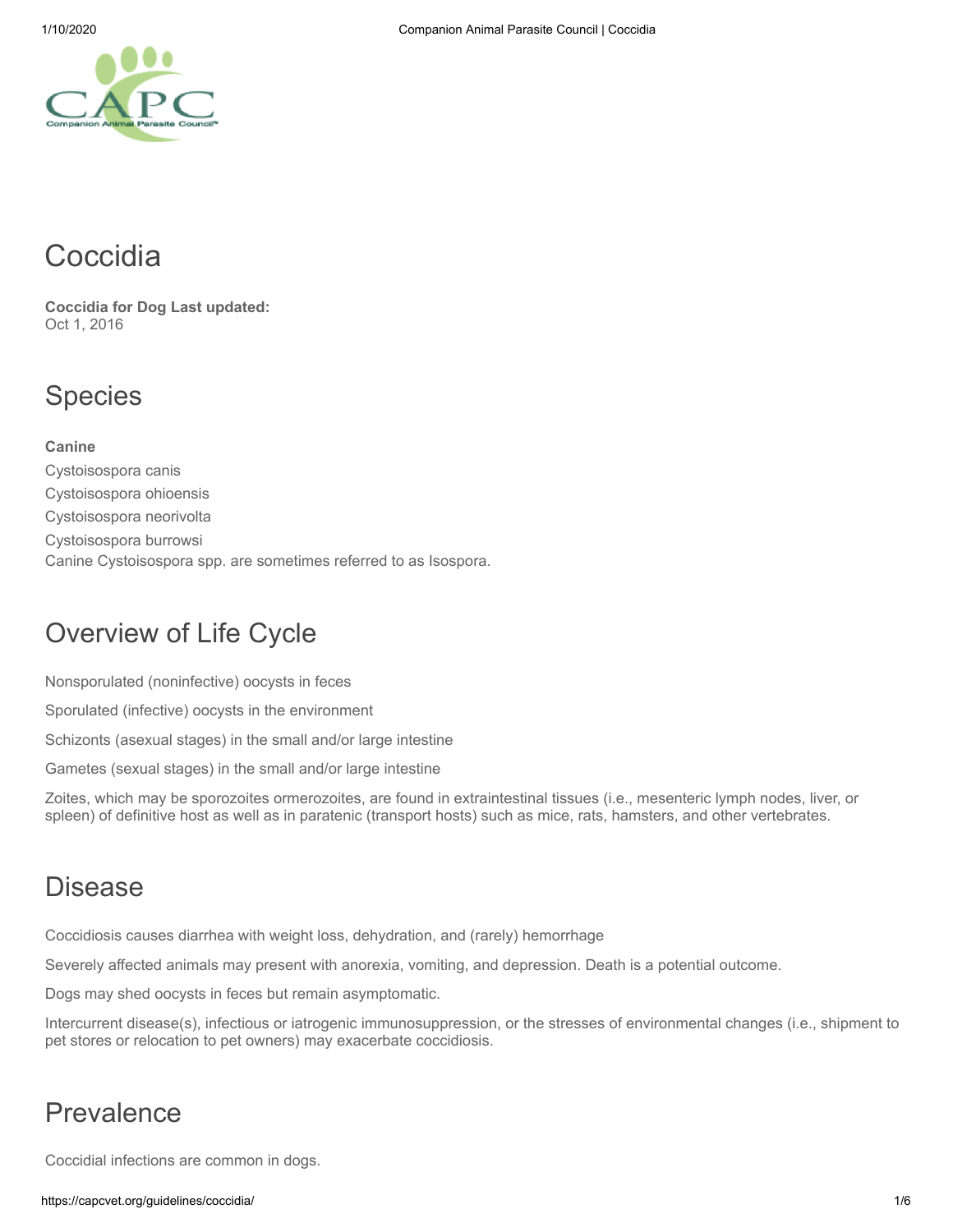#### 1/10/2020 Companion Animal Parasite Council | Coccidia

Published surveys indicate that coccidia are present in from 3% to 38% of dogs in North America. See Prevalence Data below.

Young animals are more likely than older animals to become infected with coccidia.



# Host Associations and Transmission Between Hosts

Canine coccidia are acquired by ingestion of sporulated oocysts from contaminated environments.

Coccidiosis is also transmitted to dogs by ingestion of transport hosts (predation) containing extraintestinal stages.

Cystoisospora spp. are rigidly host-specific. Canine coccidia will not infect felines leading to passage of oocysts in feces.

Canine Cystoisospora spp. are not known to be of zoonotic significance.

# Prepatent Period and Environmental Factors

Development of oocysts to infective sporulated oocysts (sporulation) does not occur above 40° C or below 20° C.

Sporulation occurs rapidly (<16 hours) at temperatures between 30° C and 37° C.

Sporulated oocysts are resistant to adverse environmental conditions and can survive as long as one year in moist, protected environments if they are not exposed to freezing or extremely high temperatures.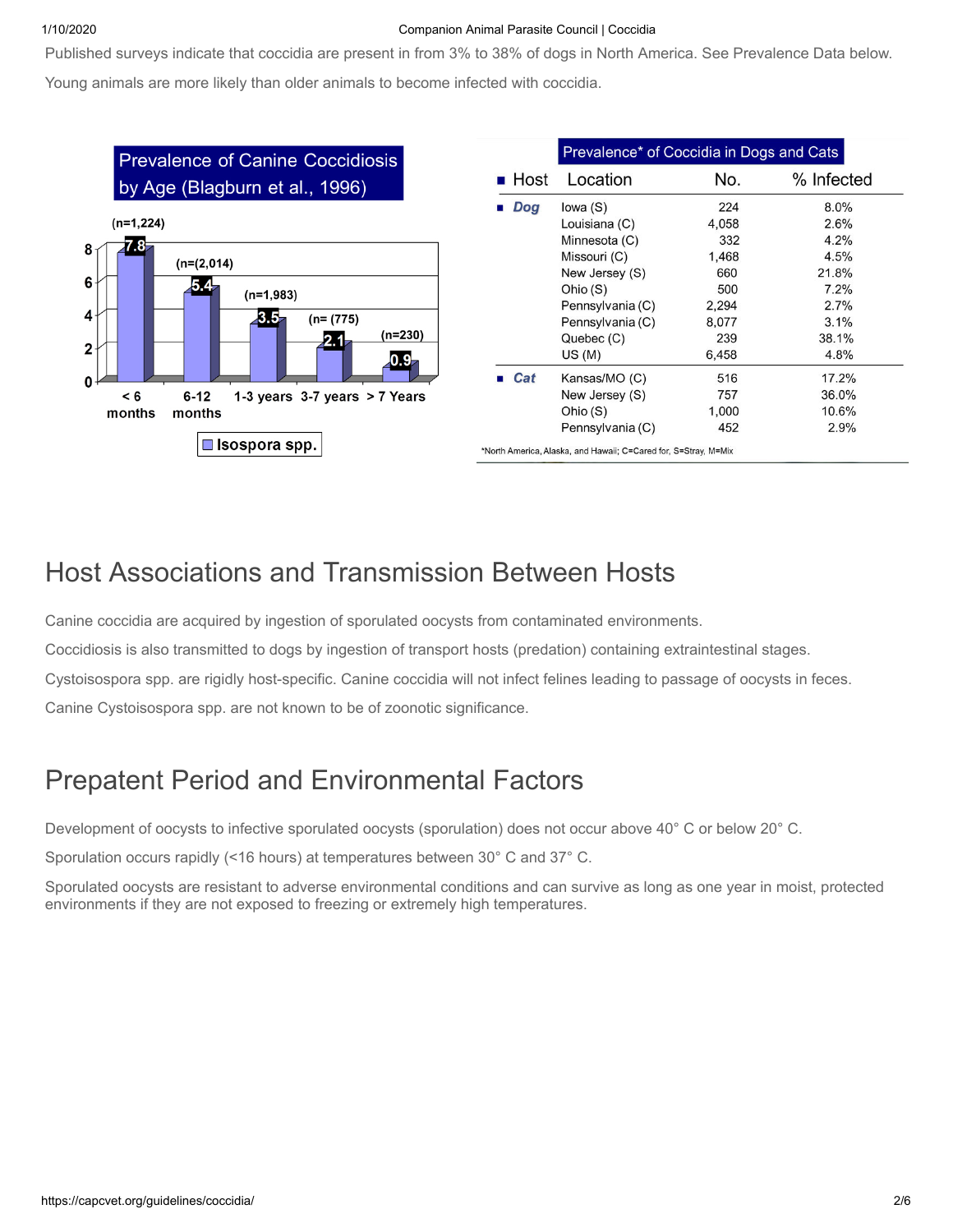### Life Cycle Information for Canine and Feline Isospora Spp.



# Site of Infection and Pathogenesis

Developmental stages reside in either cells lining the intestinal villus (enterocytes) or cells within the lamina propria of the villus.

Maturation and emergence of asexual and sexual stages from infected cells causes cell lysis. This damage can be especially severe when caused by species that develop within cells in the lamina propria.

Zoites also are found in extraintestinal tissues (i.e., mesenteric lymph nodes, liver, or spleen) of definitive or paratenic hosts. These resting or latent stages are not thought to cause clinical disease.

# **Diagnosis**

Diagnosis of canine and feline coccidiosis is based on signalment, history, and clinical signs, and the structure of oocysts present in feces. See diagnosis images below.

[Fecal examination should be performed using centrifugal flotation and an adequate amount of feces. \(Click here to see Fecal](https://capcvet.org/articles/fecal-exam-procedures/) Examination Procedures.)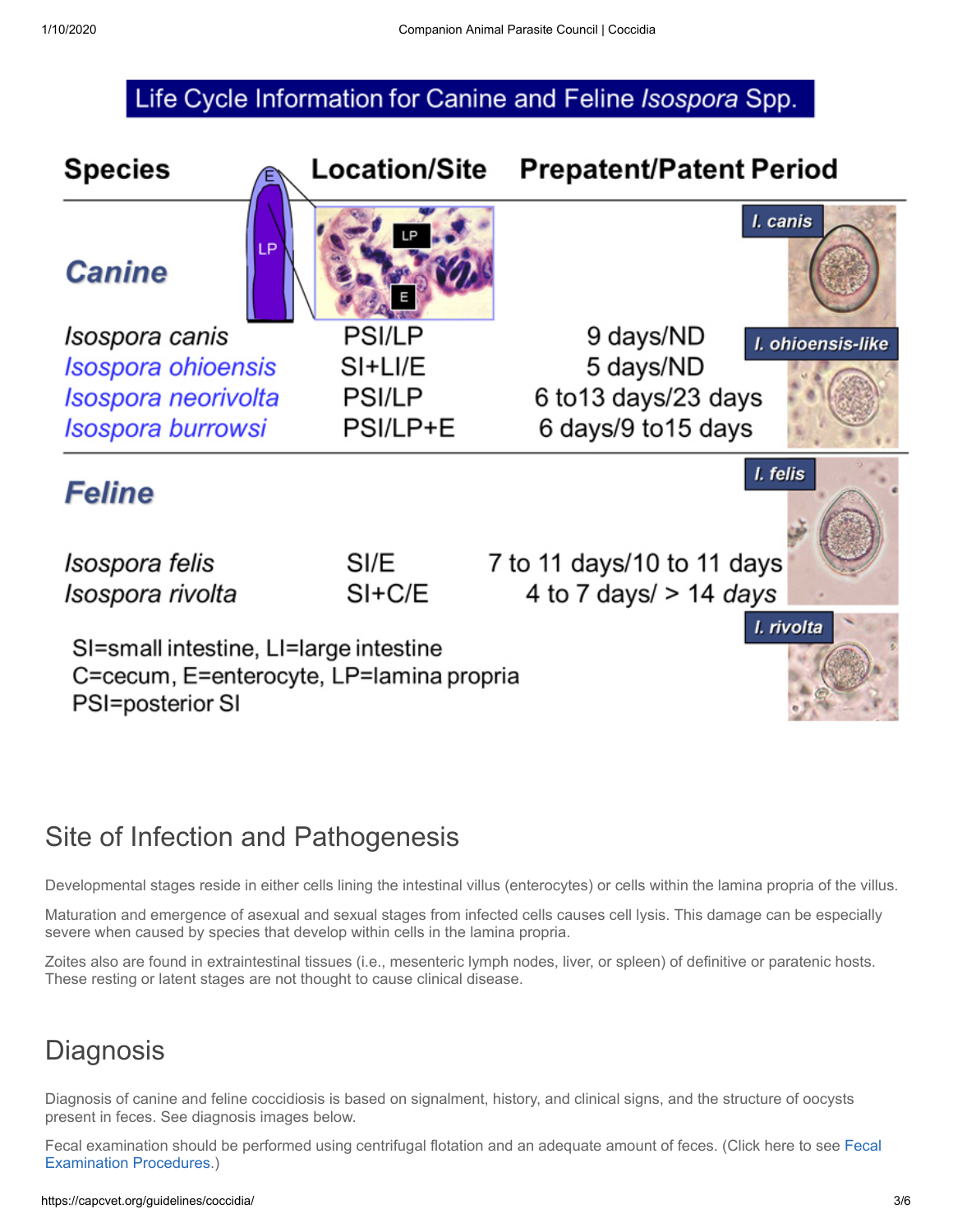#### 1/10/2020 Companion Animal Parasite Council | Coccidia

Several genera of coccidia-like organisms may be present in canine and feline feces. It is important to differentiate them on the basis of size, state of sporulation, and presence/absence of oocysts or sporocysts.

The presence of oocysts in feces is not, in itself, adequate proof that coccidiosis is the cause of accompanying clinical signs.

Oocysts of Eimeria spp. are sometimes observed in canine fecal samples. Dogs are not hosts to Eimeria spp.; therefore these oocysts are referred to as pseudoparasites. These oocysts never reach the two-celled stage typical of Cystoisospora spp. A few two-celled Cystoisospora oocysts are often observed, even in fresh fecal samples. Additionally, oocysts of many Eimeria spp. often have oocyst wall ornamentations called micropyles or micropyle caps.



# **Treatment**

Sulfadimethoxine is the only drug that is label approved for treatment of enteritis associated with coccidiosis.

Numerous additional drugs and drug combinations have been used with some success. (See below)

Among the newer drugs, ponazuril appears to be effective, according to published research and user testimonials.

**Treatment of Coccidiosis of Dogs and Cats Sulfadimethoxine** 50-60 mg/kg daily for 5-20 days (D,C)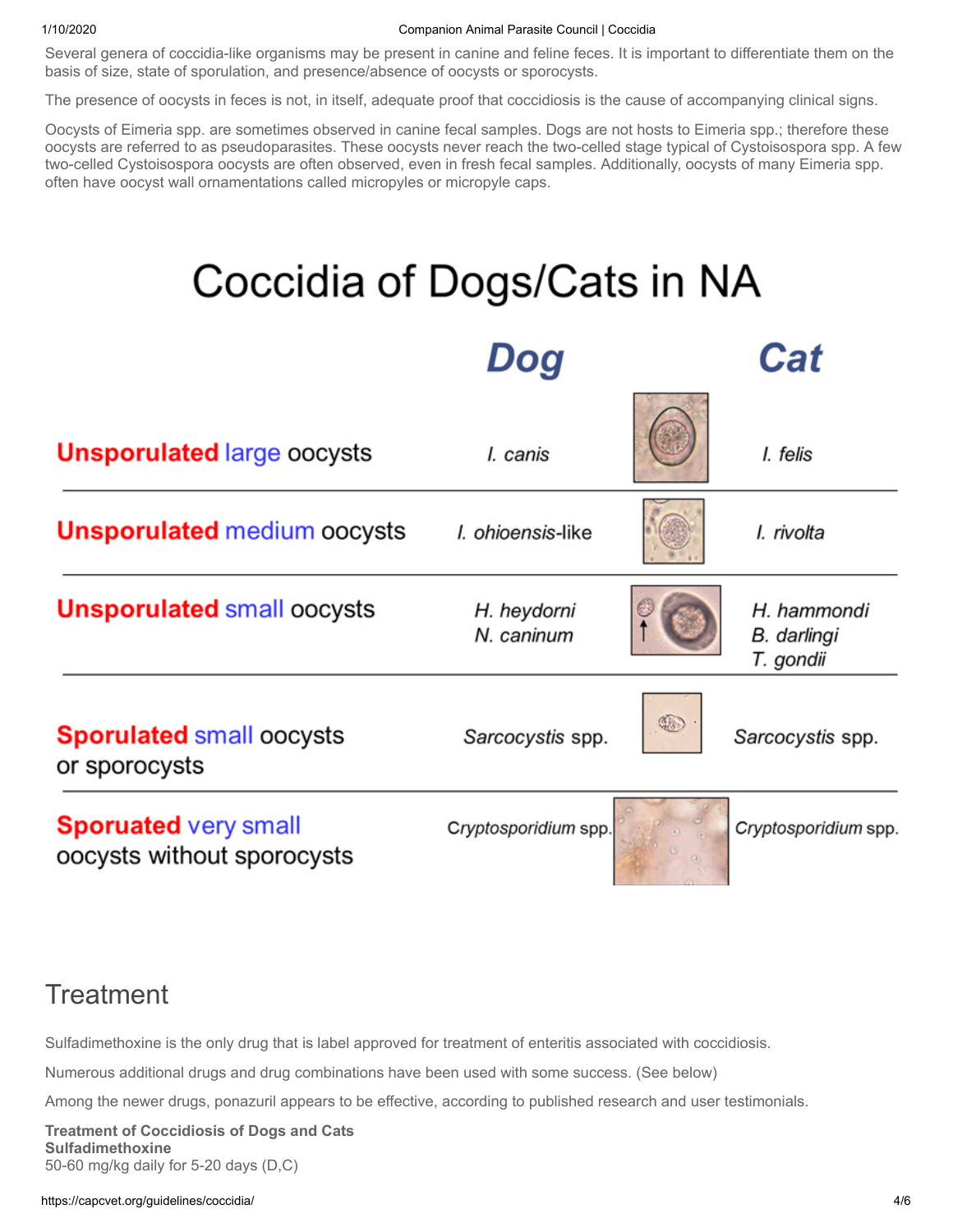#### **Sulfaguanidine**

150 or 200 mg/kg daily for 6 days (D,C); 100-200 mg/kg every 8 hours for 5 days (D,C)

### **Furazolidone**

8-20 mg/kg once or twice daily for 5 days (D,C)

#### **Trimethoprim/Sulfonamide**

Dose/length depends on sulfa; 30-60 mg/kg trimethoprim daily for 6 days in animals ≥ 4 kg; or 15-30 mg/kg trimethoprim for 6 days in animals ≤ 4 kg

**Sulfadimethoxine/Ormetoprim** 55 mg/kg of sulfadimethoxine and 11 mg/kg of ormetaprim for 7-23 days (D)

**Quinacrine** 10 mg/kg daily for 5 days (C)

#### **Amprolium**

300 to 400 mg (total) for 5 days (D); 110-200 mg (total) daily for 7-12 days (D); 60-100 mg/kg (total) daily for 7 days (C); 1.5 tbsp (23 cc)/gal (sole water source) not to exceed 10 days (D)

#### **Amprolium/Sulfadimethoxine**

150 mg/kg of amprolium and 25 mg/kg of sulfadimethoxine for 14 days (D)

**Toltrazuril** 10-30 mg/kg daily for 1-3 days (D)

**Diclazuril**

25 mg/kg daily for 1 day (C)

**Ponazuril** 20 mg/kg daily for 1-3 days (D,C)

# Control and Prevention

In addition to treatment, appropriate sanitation is helpful in preventing spread of coccidiosis in kennels and catteries.

Oocysts sporulate quickly once in the environment; daily removal of feces can aid in the prevention of coccidiosis.

After they are infective, oocysts are resistant to most commonly used disinfectants. Infective oocysts can survive for many months in the environment.

Disinfectants containing high concentrations of ammonia can destroy oocysts, but harmful odors and the necessity of removing animals from runs or cages during treatment limit their use.

Steam and pressure washing may help to dislodge feces from kennel and cage surfaces.

Painting or sealing kennel floors will help prevent adherence of feces to these surfaces and will aid in cleaning.

Treatment of all in-contact animals, including bitches, may also be beneficial in controlling coccidiosis in kennels.

#### https://capcvet.org/guidelines/coccidia/ 5/6